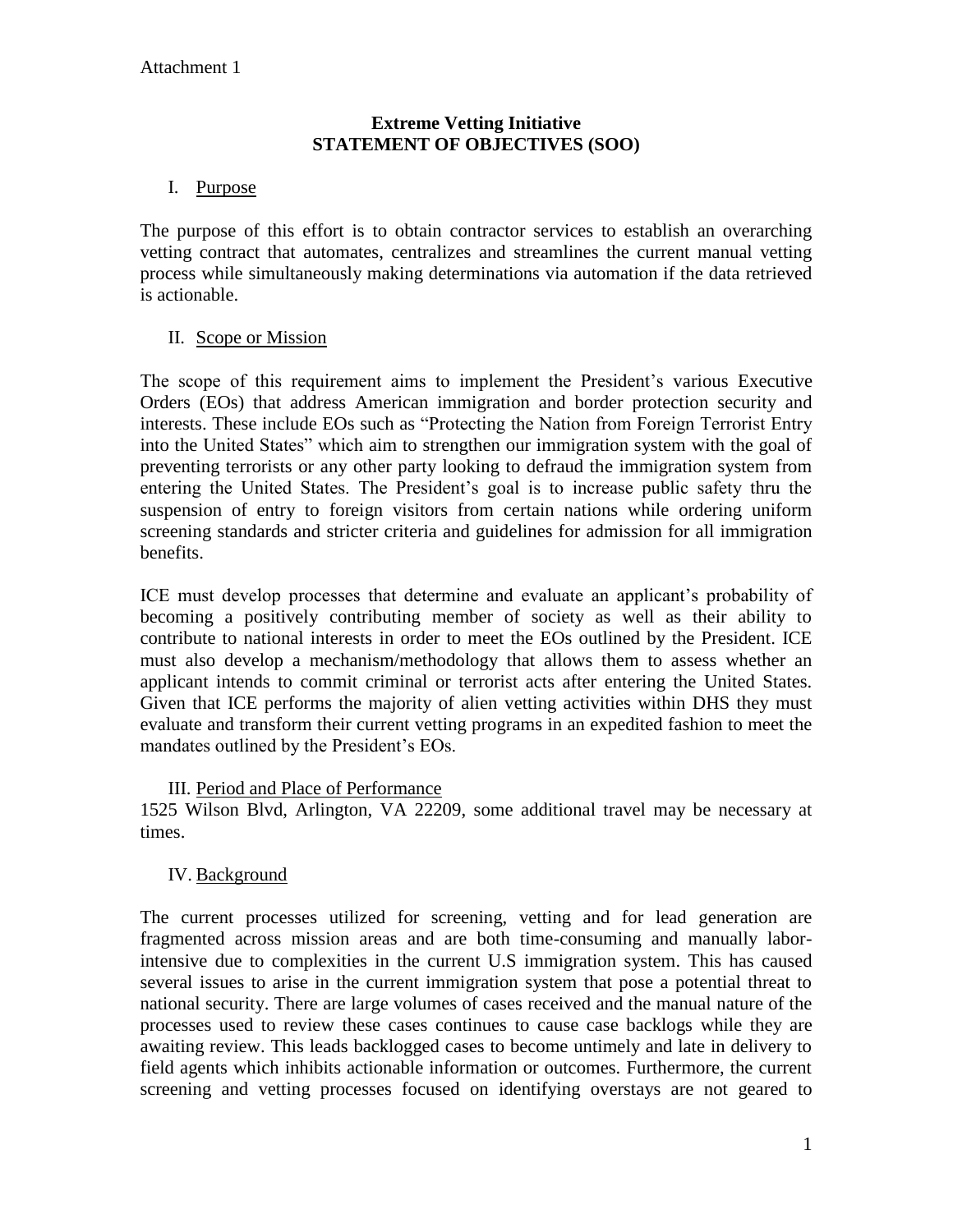conduct in-depth analysis or to permit the development of richer case files that would provide high-value derogatory information to further investigations or support any prosecution by ICE or US attorneys in immigration or federal courts. This can lead to backlogged individuals missing a screening which could allow them to commit a malicious act before they are identified or apprehended.

Additionally, the current system allows ICE to vet and screen nonimmigrants on both the front and back end of the immigration lifecycle. However, ICE does not perform any regular, periodic or continuous review or vetting of nonimmigrants against screening criteria once they have entered the US. While certain programs perform reviews once certain criteria are met there is no existing process that systematically reviews nonimmigrants once their risk profile has changed. Persons who are on immigrant visas or who have filed for or received immigration benefits (i.e. Green Card, asylum or refugee status) do not receive continuous vetting outside of the benefits adjudication process performed by US Citizenship and Immigration Services (USCIS). The lack of a continuous vetting process creates significant risk in ICE's ability to identify emerging risks, such as radicalization, that may occur after an individual arrives in the United States.

Moreover, there are many immigrant and nonimmigrant classes with long periods of validity tied to their benefit or visa class which results in significant time periods passing between vetting reviews. This increases potential risk while further inhibiting ICE's ability to identify emerging risks in an actionable timeframe.

The gaps in the current vetting model along with existing limitations in the vetting process create a compelling case for ICE to take action to develop and implement a continuous vetting strategy, framework and process.

### V. Performance Objectives

ICE must develop and implement a continuous vetting strategy, framework and processes that:

- 1. Centralize screening and vetting processes to mitigate case backlog and provide law enforcement and field agents with timely, actionable information;
- 2. Allow ICE to develop richer case files that provide more value-added information to further investigations or support prosecution in immigration or federal courts;
- 3. Allow ICE to perform regular, periodic and/or continuous review and vetting of nonimmigrants after they enter the United States once their risk profile has changed and;